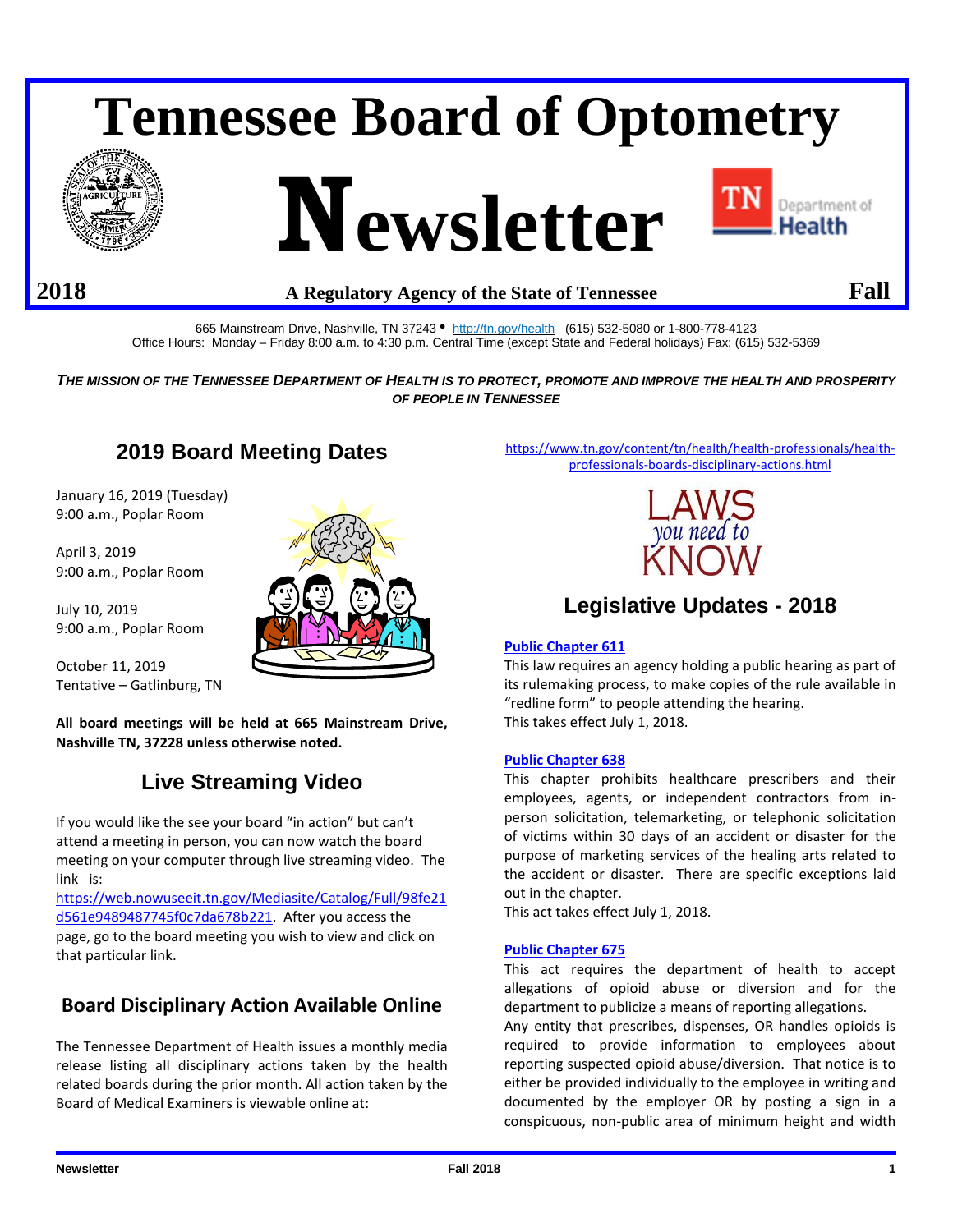stating: "NOTICE: PLEASE REPORT ANY SUSPECTED ABUSE OR DIVERSION OF OPIOIDS, OR ANY OTHER IMPROPER BEHAVIOR WITH RESPECT TO OPIOIDS, TO THE DEPARTMENT OF HEALTH'S COMPLAINT INTAKE LINE: 800-852-2187."

Whistleblower protections are also established. An individual who makes a report in good faith may not be terminated or suffer adverse licensure action solely based on the report. The individual also is immune from any civil liability related to a good faith report.

This act takes effect January 1, 2019.

#### **[Public Chapter 744](http://publications.tnsosfiles.com/acts/110/pub/pc0744.pdf)**

This statute allows a licensing entity the discretion to not suspend/deny/revoke a license in cases where the licensee has defaulted or become delinquent on student loans IF a medical hardship significantly contributed to the default or delinquency.

This act took effect January 1, 2019.

#### **[Public Chapter 745](http://publications.tnsosfiles.com/acts/110/pub/pc0745.pdf) and [Public Chapter 793](http://publications.tnsosfiles.com/acts/110/pub/pc0793.pdf)**

These public chapters work together to create and implement the "Fresh Start Act." Licensing authorities are prohibited from denying an application or renewal for a license/certificate/registration due to a prior criminal conviction that does not directly relate to the applicable occupation. Lays out the requirements on the licensing authorities as well as the exceptions to the law (ex: rebuttable presumption regarding A and B level felonies). These acts take effect July 1, 2018.

#### **[Public Chapter 754](http://publications.tnsosfiles.com/acts/110/pub/pc0754.pdf)**

This chapter prevents any board, commission, committee, etc. created by statute from promulgating rules, issuing statements, or issuing intra-agency memoranda that infringe on an entity member's freedom of speech.

Freedom of speech includes, but is not limited to, a member's freedom to express an opinion concerning any matter relating to that governmental entity, excluding matters deemed to be confidential under TCA 10-7-504.

Violations as determined by a joint evaluation committee may result in recommendations to the general assembly concerning the entity's sunset status, rulemaking authority and funding.

This act took effect April 18, 2018.

#### **[Public Chapter 883](http://publications.tnsosfiles.com/acts/110/pub/pc0883.pdf)**

This act lays the framework for e-prescribing practices in the state and the exceptions from electronic prescriptions. Requires that all Schedule II prescriptions be e-prescribed by January 1, 2020 except under certain circumstances. Any health-related board under TCA 68-1-101(a)(8) that is affected by this act shall report to the general assembly by January 1, 2019 on issues related to the implementation of this section. The commissioner of health is authorized to promulgate rules to effectuate the purposes of this act. This act took effect May 3, 2018 for rule purposes.

The act takes effect January 1, 2019 for all other purposes.

**[Public Chapter 893](http://publications.tnsosfiles.com/acts/110/pub/pc0893.pdf)**

This chapter allows for pharmaceutical manufacturers or their representatives to engage in truthful promotion of off-label uses. The act also prohibits action against pharmaceutical manufacturer's, pharmaceutical representative's, healthcare institution's or physician's license solely for such activity. This act takes effect July 1, 2018

#### **[Public Chapter 901](http://publications.tnsosfiles.com/acts/110/pub/pc0901.pdf)**

This act requires that prior to prescribing more than a three day supply of an opioid or an opioid dosage that exceeds at total of 180 MME to a woman of childbearing age (15-44yo), a prescriber must do the following:

- 1. Advise of risks associated with opioid use during pregnancy;
- 2. Counsel patient on effective forms of birth control; and
- 3. Offer information on availability of free or reduced cost birth control

Doesn't apply if previously informed by prescriber in previous three months or prescriber reasonably believes patient is incapable of becoming pregnant. Requirements may be met with a patient under 18 years of age by informing parent of the patient.

The department of health is to publish guidance to assist prescribers in complying with this act.

This act takes effect July 1, 2018.

#### **[Public Chapter 929](http://publications.tnsosfiles.com/acts/110/pub/pc0929.pdf)**

This act redefines policy and rule and requires each agency to submit a list of all policies, with certain exceptions, that have been adopted or changed in the previous year to the chairs of the government operations committees on July 1 of each year. The submission shall include a summary of the policy and the justification for adopting a policy instead of a rule.

This act also prohibits any policy or rule by any agency that infringes upon an agency member's freedom of speech.

Finally, this act establishes that an agency's appointing authority shall have the sole power to remove a member from a board, committee, etc.

This act takes effect July 1, 2018 and applies to policies adopted on or after that date.

#### **[Public Chapter 954](http://publications.tnsosfiles.com/acts/110/pub/pc0954.pdf)**

This legislation requires the initial licensure fee for lowincome persons to be waived. Low income individuals per the statute are defined as persons who are enrolled in a state or federal public assistance program including but not limited to TANF, Medicaid, and SNAP. All licensing authorities are required to promulgate rules to effectuate the purposes of this act.

This act takes effect January 1, 2019.

#### **[Public Chapter 964](http://publications.tnsosfiles.com/acts/110/pub/pc0964.pdf)**

This legislation requires the department of children's services (DCS) to develop instructional guidelines for child safety training programs by January 1, 2019 for members of professions that frequently deal with children at risk of abuse. DCS is required to work with each licensing board to ensure any child safety programs created by a licensing board fully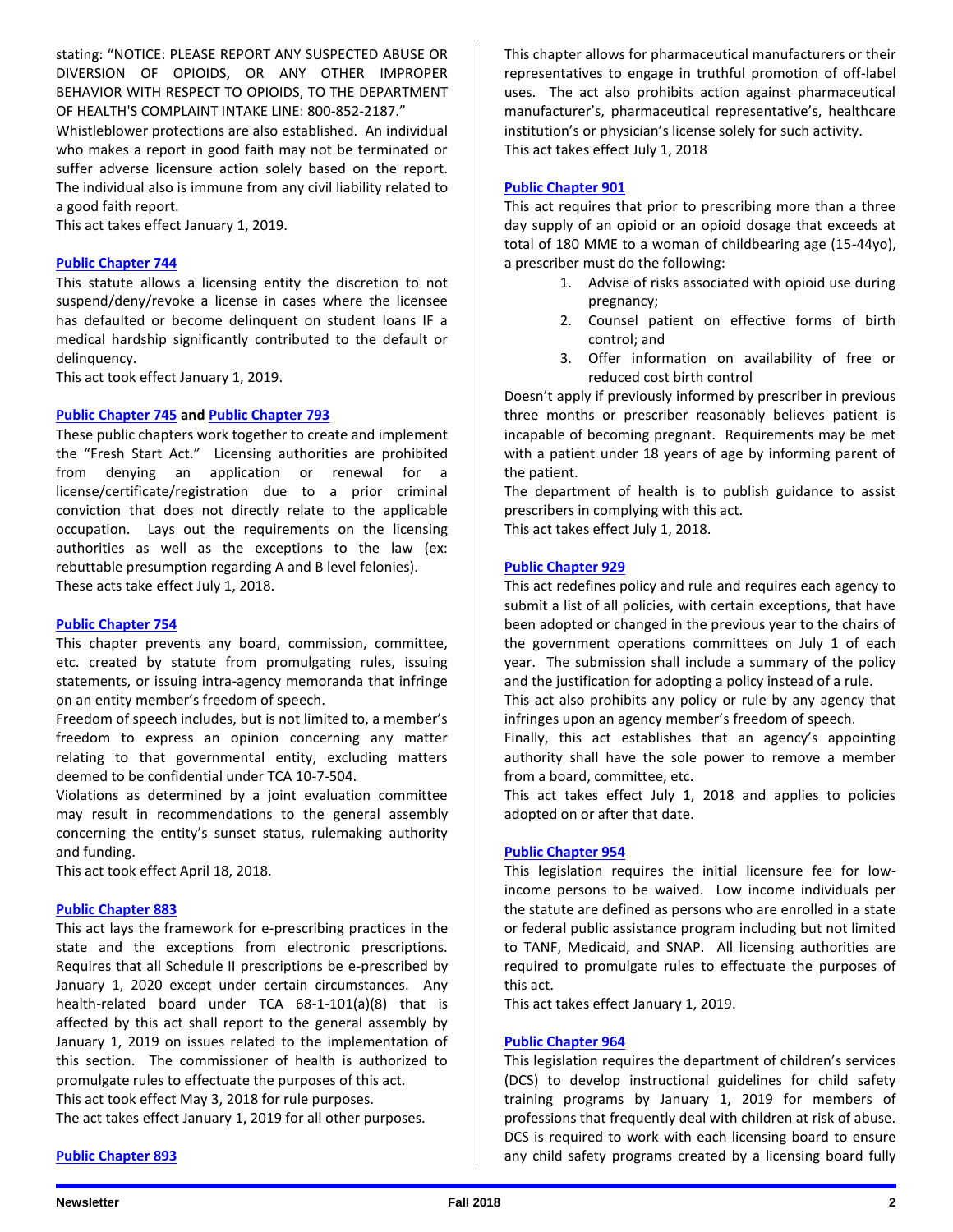and accurately reflect the best practices for identifying and reporting abuse as appropriate for each profession. This act took effect May 15, 2018.

#### **[Public Chapter 978](http://publications.tnsosfiles.com/acts/110/pub/pc0978.pdf)**

This act makes a number of revisions to opioid treatment regulations. The definition of "nonresidential office-based opiate treatment facility" (OBOT) has been changed to encompass more facilities.

The commissioner of mental health is required to revise the rules of OBOTs to be consistent with state and federal law for such facilities to establish certain new protocols.

Rules regarding OBOTs are to be reviewed each evennumbered year and the department of mental health and substance abuse services shall submit the rules for OBOTs to each health related board that licenses any practitioner authorized by the state to prescribe products for treatment of an opioid use disorder. Each board is required to enforce the rules. Each board is required to post the rules on the board's website. Violation of a rule is grounds for disciplinary action by the board.

The act also makes revisions to the licensing fees of OBOTs.

The act requires revision of the buprenorphine treatment guidelines.

The legislation also requires (subject to 42 CFR part 2) that dispensing of buprenorphine be subject to the Controlled Substance Monitoring Database (CSMD) requirements.

The act prohibits dispensing of buprenorphine except by certain individuals/facilities and requires pharmacies/distributors to report to the department of health (TDH) the quantities of buprenorphine that are delivered to OBOTs in the state.

The act also makes revisions to the high-volume prescriber list compiled by TDH.

The act requires the comptroller to complete a study of statistically abnormal prescribing patterns. After the study, TDH shall identify prescribers and shall inquire with the boards of action taken against the prescribers and the board is required to respond within 30 days. Each board is required to report the total number of prescribers disciplined each year, as well as other information. TDH shall report a summary of the data and of the disciplinary actions to the chairs of the health committees.

The act also comprises a task force to create minimum disciplinary actions for prescribing practices that are a significant deviation from sound medical judgment. The board of medical examiners, osteopathic examination, dentistry, podiatric medical examiners, optometry, nursing and medical examiner's committee on physician assistants shall select one member each for the task force before September 1, 2018.

This act took effect for rulemaking on May 21, 2018 and takes effect July 1, 2018 for all other purposes.

#### **[Public Chapter 1007](http://publications.tnsosfiles.com/acts/110/pub/pc1007.pdf)**

This act allows for a prescription for a controlled substance to be partial filled if requested by the patient or the practitioner who wrote the prescription AND the total quantity dispensed through partial fills does not exceed the total quantity prescribed for the original prescription. The act lays out the requirements on the pharmacists and gives details regarding payments.

This act takes effect January 1, 2019.

#### **[Public Chapter 1021](http://publications.tnsosfiles.com/acts/110/pub/pc1021.pdf)**

This act allows for appeals of contested case hearings to be in the chancery court nearest the residence of the person contesting the agency action or at that person's discretion, in the chancery court nearest the place the action arose, or in the chancery court of Davidson County. Petitions seeking review must be filed within 60 days after entry of the agency's final order.

This act takes effect July 1, 2018.

#### **[Public Chapter 1037](http://publications.tnsosfiles.com/acts/110/pub/pc1037.pdf)**

This act clarifies that a physician may accept goods or services as payment in a direct exchange of barter for healthcare services provided by the physician if the patient to whom the healthcare services are provided is not covered by health insurance coverage. This does not apply to healthcare services provided at pain management clinics. This act takes effect July 1, 2018.

#### **[Public Chapter 1039](http://publications.tnsosfiles.com/acts/110/pub/pc1039.pdf)**

This legislation places limits and requirements on the amount of opioids prescribed and dispensed. It limits opioid prescriptions to up to a three day supply with a total of 180 MME (morphine milligram equivalents) for those three days. This limitation is subject to a number of exceptions under certain circumstances. These exceptions include up to a ten day supply with a total of 500 MME, up to a twenty day supply with a total of 850 MME for a procedure that is more than minimally invasive, and up to a thirty day supply with a total of 1200 MME when other reasonable and appropriate non-opioid treatments have been attempted and failed and the risk of adverse effects from the pain exceeds the risk of the patient developing an addiction or overdose. Prescribing under these exceptions requires the prescriber to check the controlled substance monitoring database, personally conduct a physical exam of the patient, consider non-opioid alternatives, obtain informed consent including counseling about neonatal abstinence syndrome and contraception for women of childbearing age, and document the ICD-10 code for the patient's primary disease (as well as the term "medical necessity" on thirty day prescriptions). These ten, twenty, and thirty day opioid prescriptions will only be filled by dispensers in an amount that is half of the full prescription at a time, requiring patients and pharmacists to consider whether the patient requires the full amount prescribed. There are still further exceptions for those patients undergoing active or palliative cancer treatment, receiving hospice care, diagnosed with sickle cell disease, administered to in a hospital, being treated by a pain management specialist or collaborating provider in a pain management clinic, who have received ninety days or more in the year prior to April 2018 or subsequently do so under one of the exceptions, receiving treatment for medication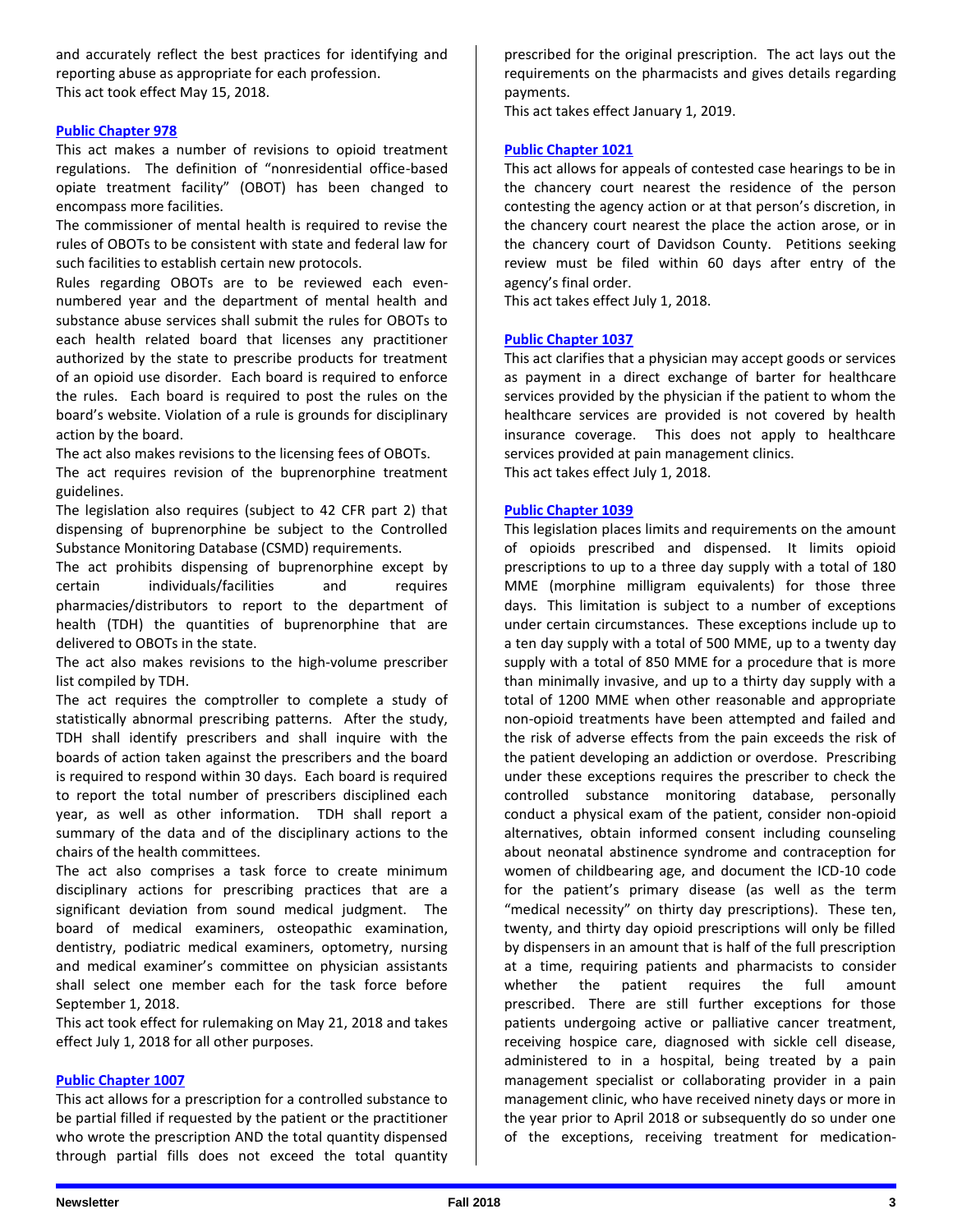assisted treatment, or suffering severe burns or major physical trauma.

This act took effect for rule purposes on May 21, 2018, and for all other purposes shall take effect July 1, 2018.

## **[Public Chapter 1040](http://publications.tnsosfiles.com/acts/110/pub/pc1040.pdf)**

This act revises various provisions of the law regarding controlled substances and their analogues and derivatives, including updating identifications of drugs categorized in Schedules I - V. The act also creates an offense for the sale or offer to sell Kratom, unless it is labeled and in its natural form. It is also an offense to distribute, sell, or offer for sale, kratom to a person under 21 years of age. It is also an offense to purchase or possess kratom if under 21 years of age.

This act takes effect July 1, 2018.

## **Statistical Information Regarding Licensees**

| <b>Profession</b> | <b>Total Number</b> | Last 12 Months |
|-------------------|---------------------|----------------|
| Optometrists      | 298                 | 79             |

# **Policy State on Injectable Certification & Licensure**

## TENNESSEE BOARD OF OPTOMETRY POLICY STATEMENT ON INJECTABLE CERTIFICATION AND LICENSURE

## DATE January 9, 2018

Tennessee Board of Optometry rules require that all new applicants for licensure complete ALL parts of the NBEO exam, and that all Tennessee optometrists be certified in the therapeutic use of injectable drug products. However, the Board recognizes that there are optometrists who may have been licensed in other states prior to the inclusion of Part 3 of the NBEO exam.

When an optometrist whose initial date of licensure was prior to 2012 applies for a Tennessee license, the Board may waive the exam requirement upon a demonstration of the applicant's clinical competency in the use of injectables. This clinical competency may be demonstrated through provision of transcripts or other documentary proof that injectable certification was obtained while the applicant was in optometry school, or that such certification was obtained through a course offered by a provider recognized by the Board.

This waiver is available only to applicants who were initially licensed prior to the inclusion of Part 3 of the NBEO exam on 8/1/2012.

## **Lapsed License Policy**

The Board of Optometry ("Board") recognizes that an individual may inadvertently allow his/her license to expire. However, applicable law prohibits an individual from working as an optometrist unless he/she has an active license. While the Board does not condone an individual working on an expired license, the Board recognizes that these inadvertent lapses can occur. As such, the Board has adopted the following procedures for reinstatement of an expired license.

- 1. Immediately upon recognition that his/her license has expired, the individual must cease practicing and contact the Board's administrative office to request a reinstatement application.
- 2. Upon receipt of the reinstatement application, the individual is to complete the application in its entirety, providing a detailed work history since the license expiration date. The application is to be signed, notarized, and returned to the Board's administrative office along with any additional information and all fees specified in the instructions. The individual must submit proof of documentation of continuing education requirements taken within the previous twelve (12) months.
- 3. Upon receipt of a completed reinstatement application, supporting documentation (including any required proof of continuing education), and the applicant's payment of all fees, the Board's administrator may reinstate a license which has been in an expired status for less than ninety (90) calendar days. Although the Board and administrative staff recognize the applicant's urgent interest in having his or her license reinstated, preferential treatment will not be given to these applicants. All applications are reviewed in the order in which they are received.
- 4. If the work history reflects that the individual has practiced in excess of ninety (90) calendar days, but less than six (6) months on an expired license, the Board will present to the licensee an Agreed Citation which specifies payment of a fine in the amount of \$100 per month for every month in which the individual has worked at least one day beyond the ninety (90) calendar day grace period. The individual's license will not be reinstated unless and until the Agreed Citation is executed by the licensee and payment of the fine remitted to the Board's administrative office.
	- A. The licensee shall be notified that all Agreed Citations prepared in accordance with this policy shall be reportable on the Department of Health's website, its disciplinary action report issued in the month the action is taken, and to all appropriate federal databanks including the National Practitioner Data Bank.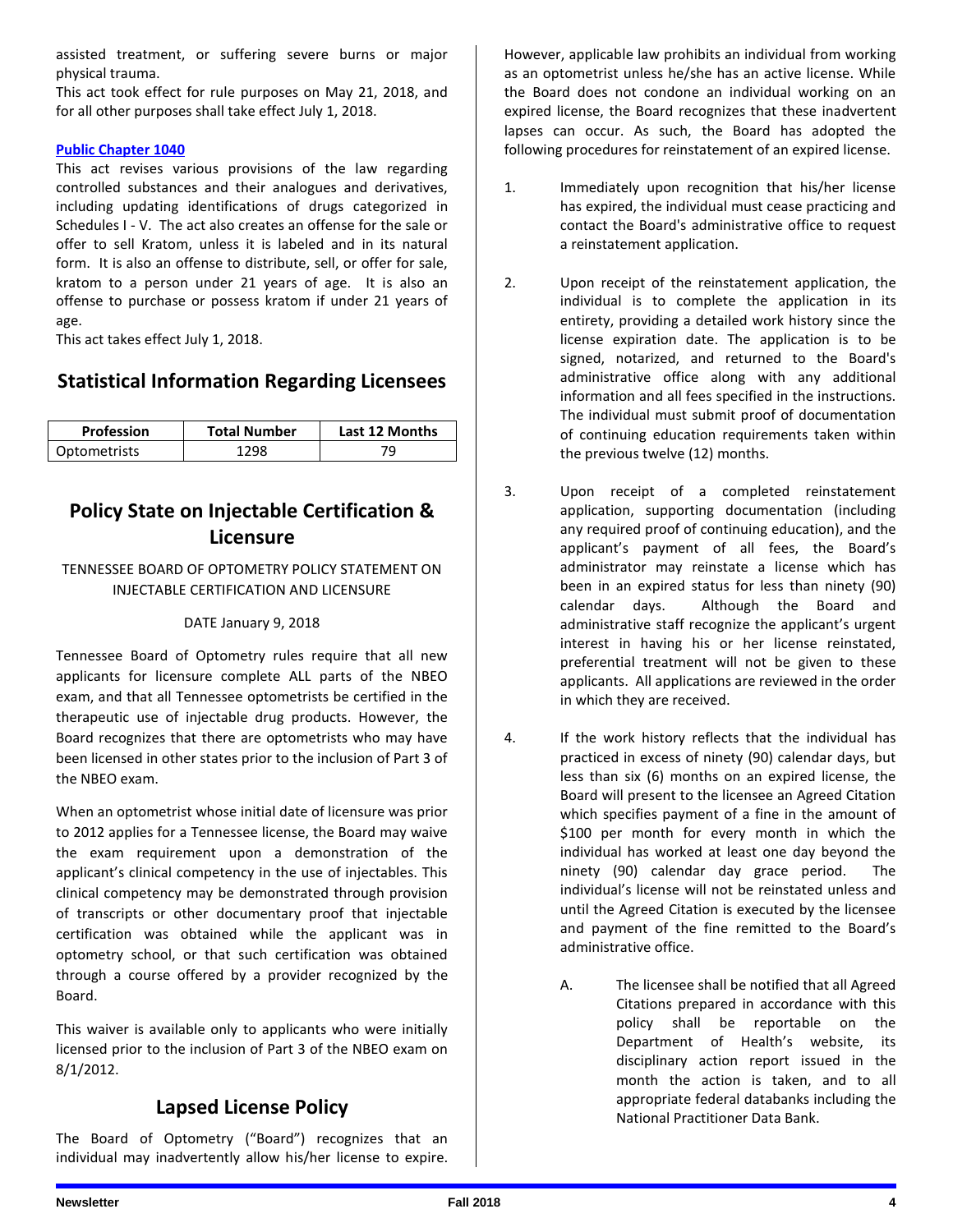- B. This remedy is only available to those optometrists who have practiced on a lapsed license for less than six (6) months from the date the license went into expired status.
- 5. If the licensee refuses to execute the Agreed Citation and/or remit the civil penalty described therein within sixty (60) days of the date the Agreed Citation is sent to the licensee, or if the licensee practiced on a lapsed license for six (6) months or longer, the licensee shall be referred to the Office of Investigations and Office of General Counsel for formal disciplinary action. Upon a proven violation, the minimum disciplinary action for this violation shall be:
	- A. A formal and reportable Reprimand on the license;
	- B. Assessment of civil penalties in an amount to exceed \$500 per month for every month in which the individual has worked at least one day beyond the ninety (90) calendar day grace period;
	- C. Assessment of costs associated with investigating and prosecuting the matter; and
	- D. Any and all other remedies the Board deems appropriate.

## *Discipline for lapsed licenses is reportable to the national databanks as well as the Department's Disciplinary Action report.*



## **RULE AMENDMENTS**

There have been no new rule amendments. The entire text of the rules can be found at:

<https://publications.tnsosfiles.com/rules/1045/1045.htm>

# **Professional Privilege Tax**

TENN. CODE ANN. §67-4-1701, et seq., requires the payment of an annual professional privilege (occupation) tax. The law requires your licensing board to refuse to allow you to renew your professional license If you fail to pay your professional privilege tax. Upon receipt of certification from the

Department of Revenue that a licensee is in arrears more than 90 days, the law requires that your ability to renew your license be held in abeyance until our office receives a written tax clearance from the Department of Revenue. Avoid any interruption in your ability to practice your profession by remitting your tax to the Department of Revenue in a timely fashion.

<https://www.tn.gov/revenue/taxes/professional-privilege-tax.html>

If you have moved out-of-state, but maintain a license, you are still responsible for paying the Professional Privilege Tax. If your license is in "active" status as of June 1 of any year, no matter if you live in Tennessee or out-of-state, you are required to pay the yearly professional privilege tax.

**Note: The Board of Optometry does not assess this tax.** 

# **Electronic Applications**

Applying for initial licensure from your professional licensing board has become a bit easier. For the past year, the Department of Health has been working on an online application process that will allow all health care professionals to apply online for an initial license and complete (and update as necessary) a practitioner profile mandatory for certain professions. The process is user friendly and convenient and even allows you to pay for your initial application utilizing a credit card, debit card or echeck. You will also be able to upload many of the documents required to complete your initial application!

<https://lars.tn.gov/datamart/mainMenu.do>

# **Electronic Notification for Licensed Health Professionals**

On January 1, 2013, a new law became effective requiring all Tennessee health professional boards to provide electronic notices to healthcare professionals they license. The law gives healthcare professionals the option of being notified electronically of the following: (1) Renewals of license, certification or registration; (2) Any fee increases; (3) Any changes in state law that impact the license holder; and (4) Any board meeting where changes in rules or fees are on the agenda. If a healthcare professional "opts in", the Department of Health will also be able to alert him or her of critical public health matters impacting Tennessee. Please visit <https://lars.tn.gov/datamart/mainMenu.do> and complete the registration process to opt in. Upon receipt of a current email address, those who opt in will begin to receive ALL notices electronically rather than through the United States mail. Please note opting in means license renewal notification will be delivered electronically approximately 45 days in advance of the expiration date. The electronic notice will direct the licensee to the appropriate Web page to renew. For professions that do not permit licensees to renew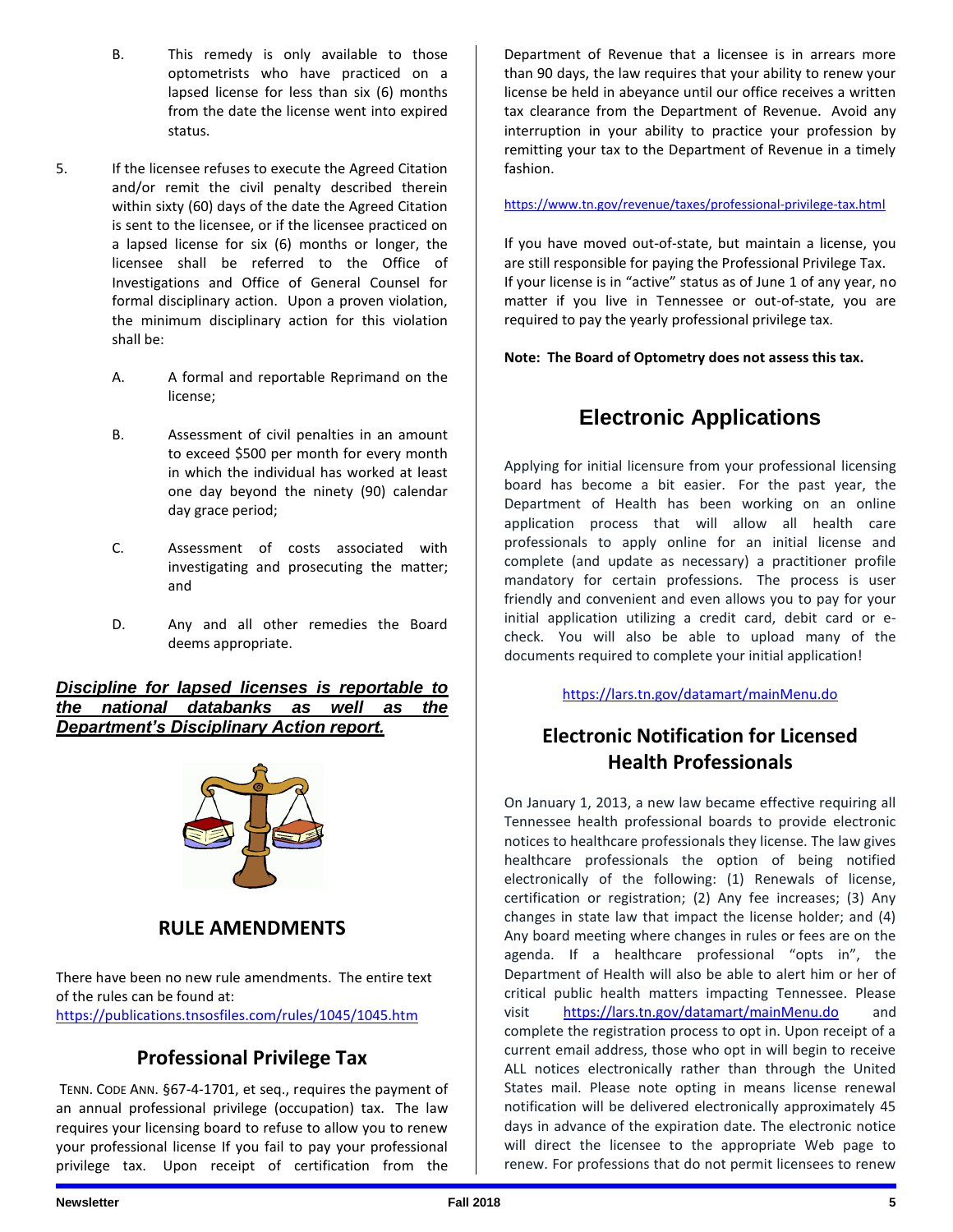their licenses online, a paper renewal will continue to be provided. For more information, contact the Health Professional Boards office at 615-532-5080 or toll-free at 1- 800-778-4123.

# **Renew Your License Online**



Whether you receive a paper renewal form or not, you can still renew your license online. This is faster, more convenient, and you can use a credit card to pay the renewal fees. Just go to <https://lars.tn.gov/datamart/login.do> to renew your license. You may renew up to 45 days prior to the expiration date.

If you are a new user you will need to sign-up to renew your license and update your professional license information. *Licensees are responsible for renewing their licenses on time and keeping the Board apprised of current information. It is a violation of the law and of the Board's rules to practice on an expired license.*

**-Step 1**: **Login -** Select our board and your profession and enter your license number.

**-Step 2**: **Update your Information -** Change your home and/or office address.

**-Step 3**: **Enter your renewal information -** Answer all necessary questions, as if you were completing your hardcopy form.

**-Step 4**: **Payment -** Enter your credit card information through the secure site and choose "submit".

If you have met all of the criteria necessary, your renewal certificate will be mailed to you in approximately two weeks. Updated license information will be available on the department's web site within two business days.

## **Retirement of License**

If you are not practicing in Tennessee and do not wish to renew your license, it is suggested you retire your license rather than have it fall into failed to renew status. A retirement form may be obtained at our website at:

[https://www.tn.gov/content/dam/tn/health/documents/PH-](https://www.tn.gov/content/dam/tn/health/documents/PH-3460.pdf)[3460.pdf](https://www.tn.gov/content/dam/tn/health/documents/PH-3460.pdf)

If you do not have access to the internet, you may request a retirement form be mailed to you. (See Board address on page 4.) **Note: you cannot retire an expired license.**

When you notify the board of an address or name change, please remember to update your practitioner profile.

The Practitioner Profile can be found at:

## [https://www.tn.gov/content/dam/tn/health/healthprofboard](https://www.tn.gov/content/dam/tn/health/healthprofboards/PH-3585.pdf) [s/PH-3585.pdf](https://www.tn.gov/content/dam/tn/health/healthprofboards/PH-3585.pdf)

## **Office of Investigations**



The Office of Investigations is responsible for receiving and processing all complaints for the licensure boards. To file a complaint, please contact the Office of Investigations at 1- 800-852-2187 or visit our website at [https://www.tn.gov/content/tn/health/health-program](https://www.tn.gov/content/tn/health/health-program-areas/health-professional-boards/report-a-concern.html)[areas/health-professional-boards/report-a-concern.html](https://www.tn.gov/content/tn/health/health-program-areas/health-professional-boards/report-a-concern.html) where you may download and print out the complaint form.



## **Have you moved/changed your name?**

Must be reported in writing or by e-mail to the board's office within 30 days! Please include the following:

- your name and license number;
- your profession;
- your old address and phone number;
- your new address and phone number, e-mail address, and/or your fax number;
- your signature!
- If your name has changed due to marriage or divorce, you must send a copy of the document that made the change in status.

Keeping the board's administrative staff up to date on your location facilitates the timely notification to you of important information such as your application for licensure renewal and important statutory and rule changes.

A form for the change of address/name can be found at:

## **Practitioner Profile**